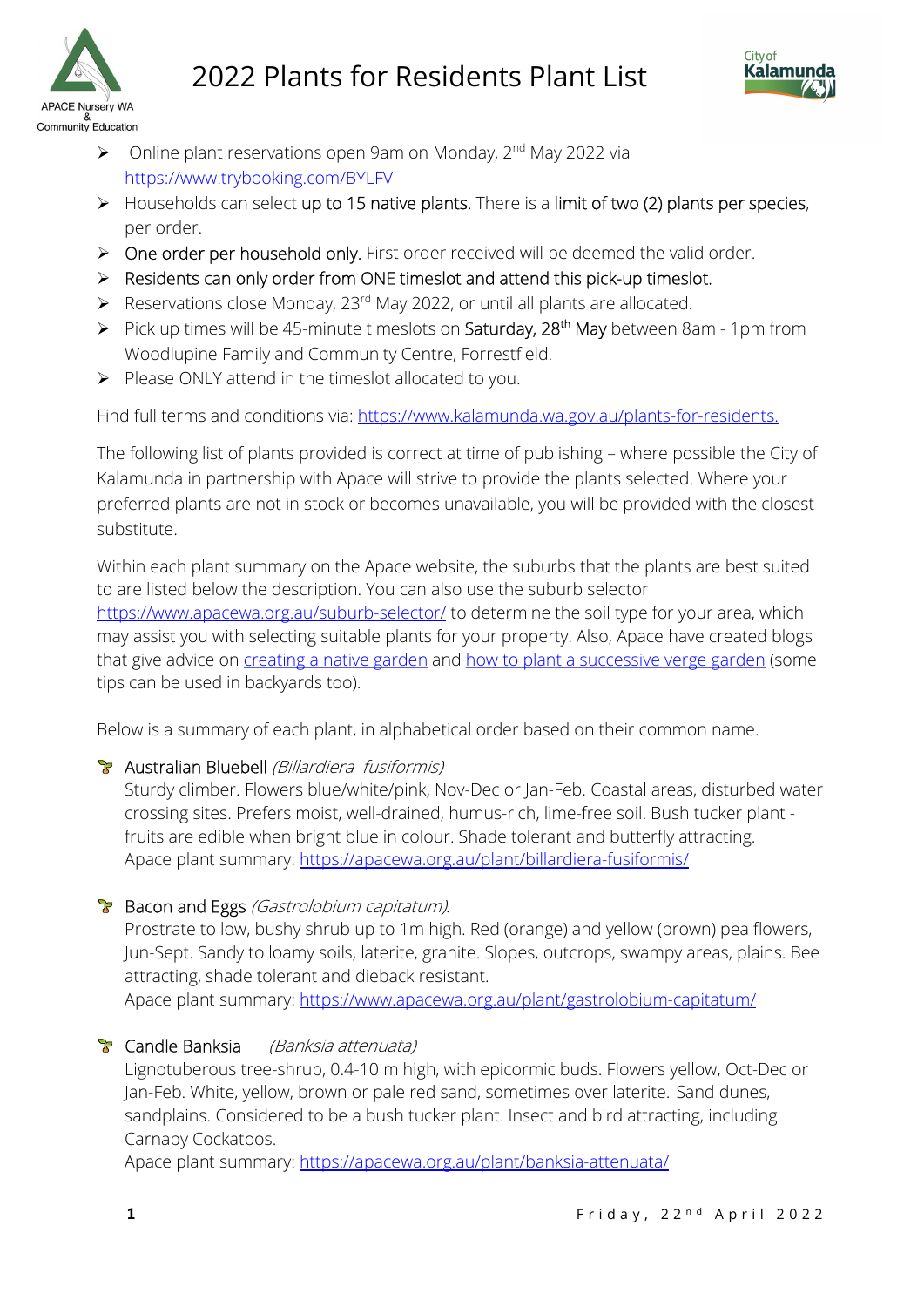



## **T** Candle Hakea (Hakea ruscifolia)

Lignotuberous shrub, 0.5-3 m high. Intense flowering stems of white/cream flowers in Dec/Jan to Apr/Jun. White, grey or red/brown sand, gravelly clay, laterite. Apace plant summary: https://www.apacewa.org.au/plant/hakea-ruscifolia/

## **T** Centella (Centella asiatica)

Creeping, stoloniferous perennial, herb, 0.05-0.4 m high. Flowers are pink/purple-red/white, Aug to Dec or Jan to Apr. Often in winter-wet depressions and swamps. Shade tolerant. Bush tucker plant.

Apace plant summary: https://apacewa.org.au/plant/centella-asiatica

## **T** Cliff Net Bush *(Calothamnus rupestris)*

Erect, compact or spreading shrub or tree (occasionally), 0.9-4 m high. Flowers are pink-red, Jul to Dec. Gravelly skeletal soils. Granite outcrops & rocks, hillsides. Popular with honeyeaters and bees.

Apace plant summary: https://www.apacewa.org.au/plant/calothamnus-rupestris/

#### **T** Common Brown Pea (Bossiaea eriocarpa)

Low shrub to 0.6 metres high with the leaves arranged in two opposite rows. Pea flowers yellow and brown/red Jul-Nov. Usually on sandy soils. Apace plant summary: https://www.apacewa.org.au/plant/bossiaea-eriocarpa/

#### **T** Common Sheoak (Allocasuarina fraseriana)

Dioecious, erect tree, 5-15 m high, bark fibrous, reddish-brown. Flowers are reddish brown, May to Oct. Lateritic soils, white, grey or yellow sand. Jarrah forest, sand dunes. Apace plant summary: https://www.apacewa.org.au/plant/allocasuarina-fraseriana/

## **T** Coral Vine (Kennedia coccinea)

Twining or trailing shrub or climber. Grows about 30cm high and 3-4m wide. Flowers orange & pink/red & pink & purple, Aug to Nov. Often sandy soils and gravelly loam. Apace plant summary: https://apacewa.org.au/plant/kennedia-coccinea

## **T** Couch Honeypot (Banksia nivea)

Shrub, 0.15-1.5 m high. Flowers are cream-yellow-orange-pink/red-brown, Apr/Jul to Nov. Sandy soils, gravel, laterite, granite. Plant in a sunny spot with good drainage. Attracts honeyeaters and other birds.

Apace plant summary: https://www.apacewa.org.au/plant/banksia-nivea/

## **B** Darling Range Ghost Gum (Eucalyptus laeliae)

Tree, 5-20 m high, bark smooth, powdery. Flowers white, Dec or Jan to Feb. Sandy clay, sandy loam. Granite outcrops & hills. Requires a consistent water supply. Apace plant summary: https://apacewa.org.au/plant/eucalyptus-laeliae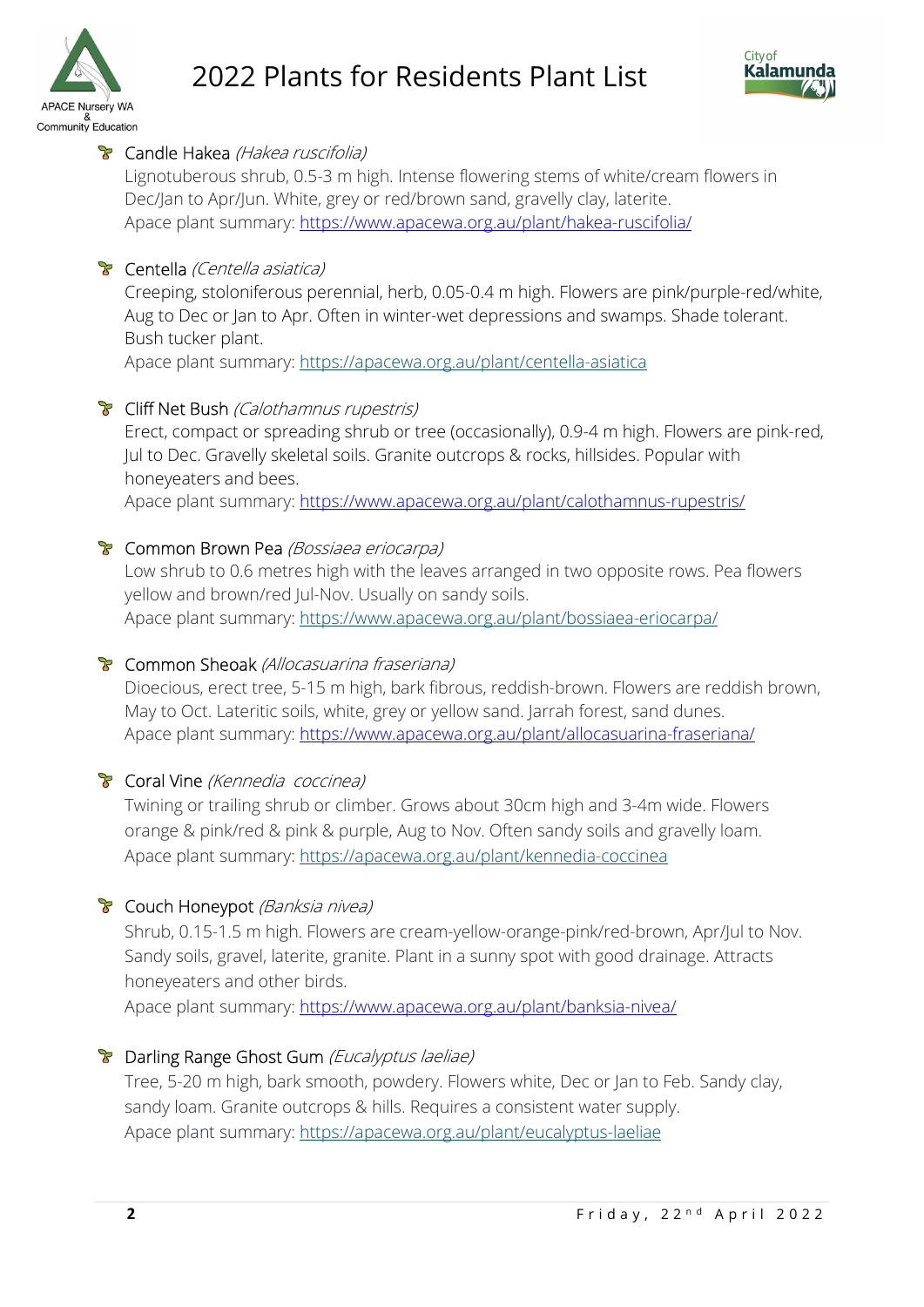



## **B** Devils Pins (Hovea Pungens)

Erect, pungent shrub, 0.2-1.8 m high. Flowers blue-purple, May-Nov. Shallow soils on rock, sandy soils, laterite, gravel, clay & loamy soils. Well-drained soil including granite outcrops, coastal limestone, flats, undulating sandplains.

Apace plant summary: https://www.apacewa.org.au/plant/hovea-pungens/

#### **B** Dune Guinea-Flower (Hibbertia subvaginata)

Erect, occasionally prostrate, spreading or straggling shrub, 0.15-1.2 m high. Flowers yellow, Jul-Dec. White, grey or yellow sand, granite, laterite. Sandplains, sand dunes, floodplains, outcrops. Ideal for rockeries and garden beds. Prune after flowering to maintain shape and promote new growth.

Apace plant summary: https://www.apacewa.org.au/plant/hibbertia-subvaginata/

#### **B** Dune Moses (Acacia lasiocarpa)

Dense, compact fast-growing shrub, to 2m high. Flowers are yellow, May to Oct. Variety of well-drained soils, laterite. Drought tolerant. Bird attracting. Apace plant summary: https://www.apacewa.org.au/plant/acacia-lasiocarpa/

#### **B** Dwarf Candle Banksia (Banksia attenuata dwarf)

Shrub 1 metre high x 2 metres wide. Yellow cone flowers in spring & summer honey eater attracting. Full sun/part shade in well-drained soil. Trim to desired shape or cut flower. Drought tolerant. Avoid areas prone to water-logging. Friends of Kings Park plant summary:

https://www.friendsofkingspark.com.au/product/banksia-attenuata-slender-banksia-dwarfform/

## **B** Dwarf Firewood Banksia (Banksia menziesii dwarf)

A showy shrub 1m high x 1m across. Great as an ornamental for the garden or pot as it has large flower heads and serrated grey to green coloured foliage. The large flowers start off pink/red, changing to yellow as they open. Attracts nectar eating birds. Sandy soils, drought tolerant. Full sun/part shade. Often grown for cut flowers.

Plant summary: https://www.lullfitz.com.au/banksia-menziesii-dwarf

#### **B** Dwarf Saw Tooth Banksia (Banksia prionotes dwarf)

Small bushy shrub to 1.5m high x 1.5m across. Trim to shape. Large orange flowers in Autumn. Honey eater attracting. All soils, including sand and drought tolerant. Full sun. Plant summary: https://www.lullfitz.com.au/banksia-prionotes-dwarf

## **F** Flame Pea (Chorizema cordatum)

Erect, straggling or climbing shrub, 0.3-1.5 m high. Flowers yellow & orange & red/pink, Jul-Dec. Grey-brown sandy gravel, red-brown sandy loam or clay, over granite or laterite. Near rock outcrops, on hills, along streams and watercourses, winter-wet flats. Tip pruning is beneficial after flowering. Full sun/part shade. Attracts birds.

Apace plant summary: https://www.apacewa.org.au/plant/chorizema-cordatum/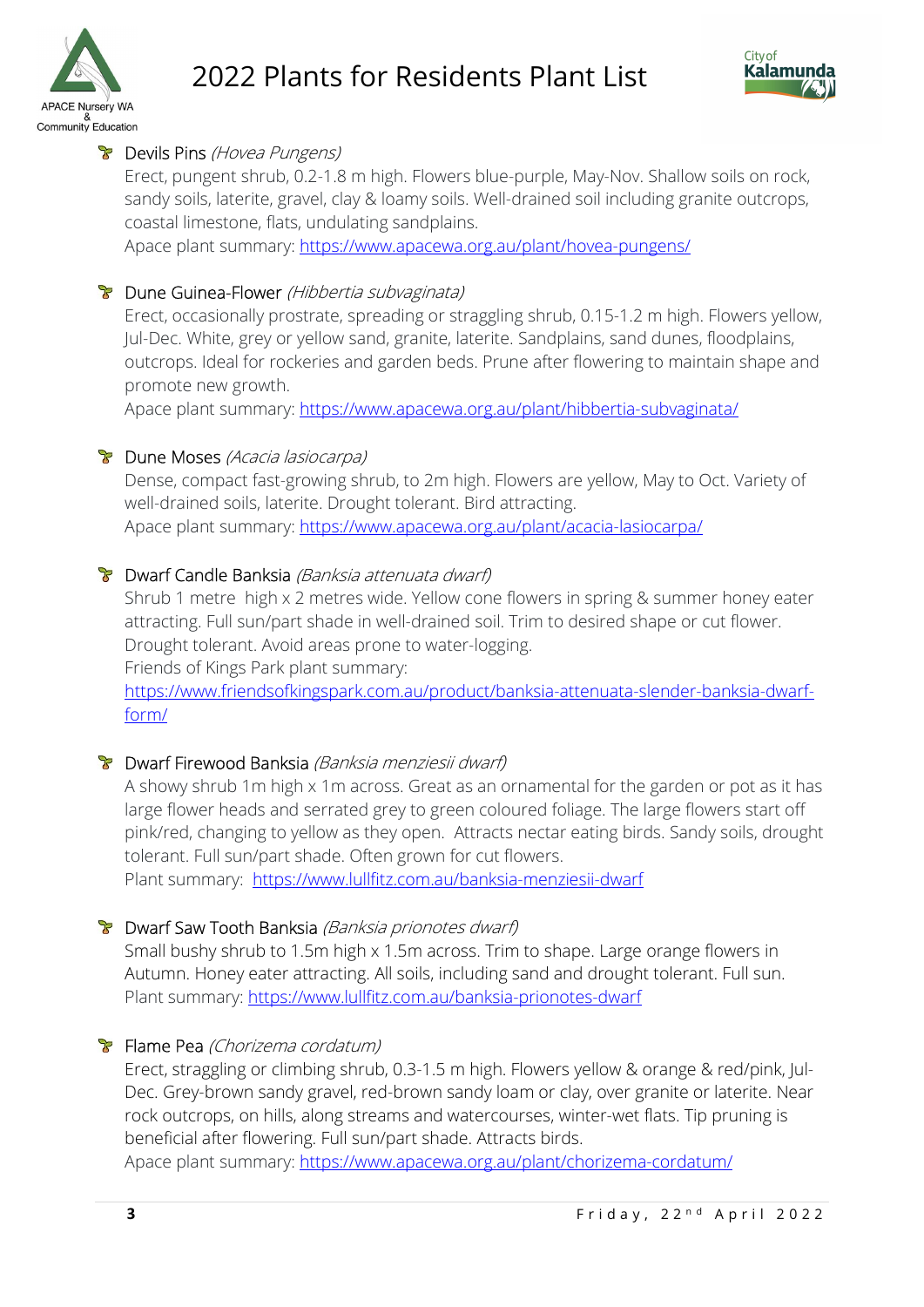



# **T** Graceful Honeymyrtle (Melaleuca radula)

Shrub, 0.3-2.4 m high. Flowers are pink-purple/white, Jul-Nov. Sandy, often gravelly soils over granite or laterite. Associated with granite rocks or watercourses. Sunny, well-drained position. Attracts bees and birds.

Apace plant summary: https://www.apacewa.org.au/plant/melaleuca-radula/

## **T** Green Kangaroo Paw (Angiozanthos viridis - Green)

Low growing plant with flower stems up to 65cm tall. Green flowers from Aug-Oct. Sand, loam, clay. Winter-wet areas. Full sun/part shade. Bird-attracting plant. Apace plant summary: https://www.apacewa.org.au/plant/anigozanthos-viridis/

# **T** Green Stinkwood (Jacksonia sternberiana)

Erect, weeping shrub or tree, 1.5-5 m high. Flowers yellow-orange, Jan-Dec. Sandy soils. Along rivers & creeks, near swamps, flats, dunes. Attracts birds, bees and butterflies. Apace plant summary: https://www.apacewa.org.au/plant/jacksonia-sternbergiana/

# **F** Grevillea Green Carpet (Grevillea crithmifolia upright)

Dense, hardy, fast growing shrub 1.5-2m high x 2-3m wide. Bears masses of sweet smelling, cream flowers in winter and spring. Waterwise and tough for any well-drained soil type. Can be used as a screen or hedge. Bird, bee and butterfly attracting. Some shade tolerance. Best in sandy soils in suburbs not in the foothills.

Apace plant summary: https://www.apacewa.org.au/plant/grevillea-crithmifolia/

## **Grey Cottonheads** (Conostylis candicans)

Rhizomatous, perennial, grass-like or herb, 0.05-0.4 m high. Flowers yellow, Jul-Nov. Sand, sandy loam, limestone well-drained soils. Full sun, shade tolerant. Attracts birds. Apace plant summary: https://www.apacewa.org.au/plant/conostylis-candicans/

## **B** Honey Bush (Hakea lissocarpha)

Erect to sprawling, pungent, lignotuberous shrub, 0.4-1.5(-3) m high. Flowers are whitecream/yellow/pink, May to Sep. White, grey or yellow sand, sandy loam, granitic soils, laterite. Full sun or shade. Drought tolerant (once established). Bird, bee and butterfly attracting.

Apace plant summary: https://apacewa.org.au/plant/hakea-lissocarpha/

# **Kangaroo Grass** (Themeda australis)

Tufted perennial. Grows to 1.5 m tall and 0.5 m across. Leaves are 10-50 cm long and 2-5 mm wide. Flowers from Dec-Feb. Drought tolerant, growing well in most soil conditions. Fast growing in full sun or part shade.

Australian National Botanical Garden plants summary:

https://www.anbg.gov.au/gnp/interns-2004/themeda-triandra.html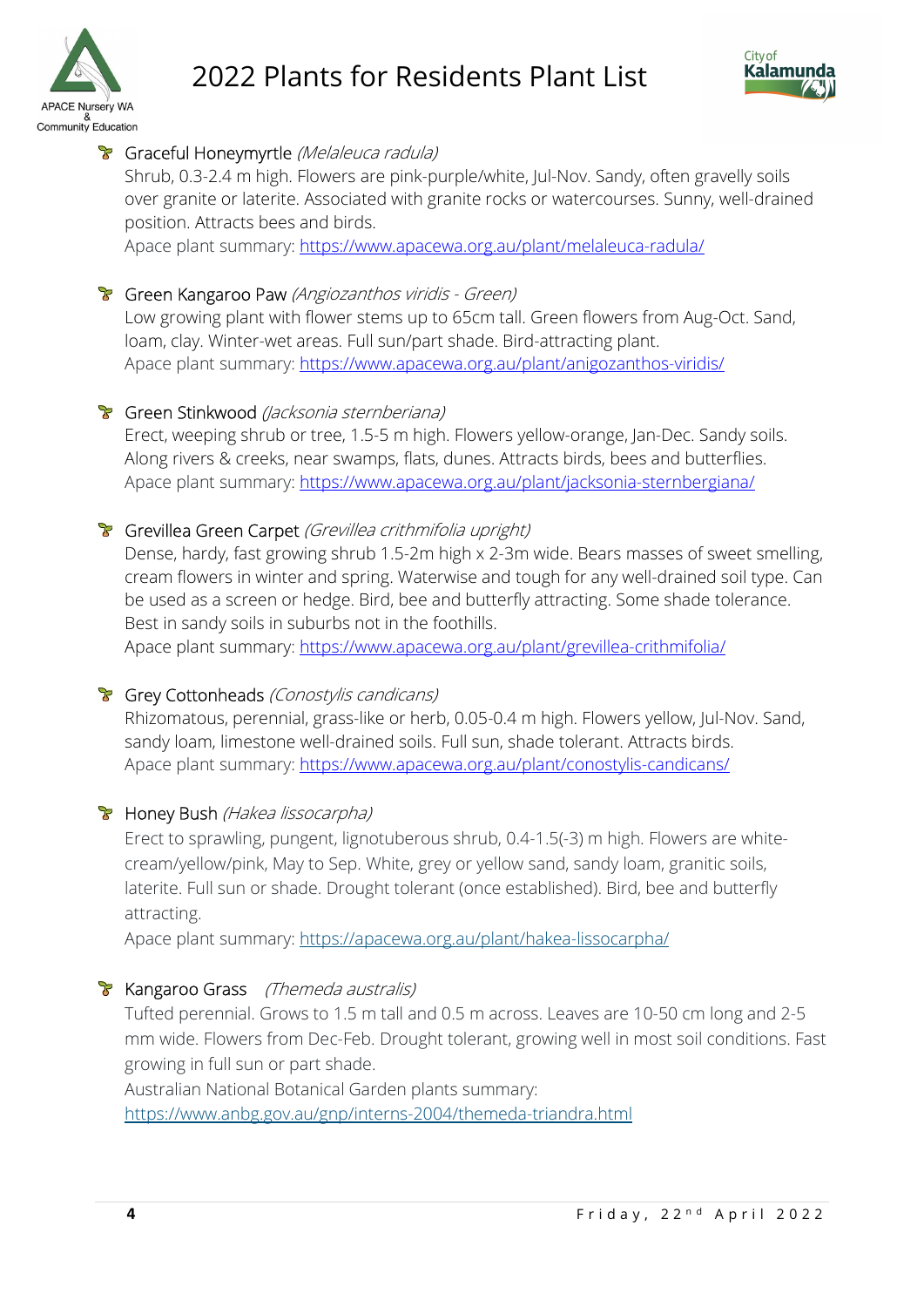



# **P** Lemon Scented Grass (Cymbopogon ambiguus)

Aromatic, tufted perennial, grass-like or herb, 0.3-1.8 m high. Flowers green, Nov to Dec or Jan-Jun. Rocky red loam, sand, ironstone, granite, limestone, sandstone. Creeks. Bushtucker plant. Suitable in full sun to part shade. Tolerates drought. Attracts lizards. Apace plant summary: https://www.apacewa.org.au/plant/cymbopogon-ambiguus/

# **B** Lesser Bottlebrush (Callistemon phoeniceus)

Tall to small tree or shrub, 2-6 m high. Flowers. red, Sep-Dec/Jan. Sandy soils, laterite. Often along watercourses. Honey eating bird attracting. Apace plant summary: https://www.apacewa.org.au/plant/callistemon-phoeniceus/

## **T** Mangles Kangaroo Paw (Anigozanthos manglesii)

WA's floral emblem. Rhizomatous, perennial, herb, 0.2-1.1 m high. Flowers are green & red, Aug-Nov. White, yellow or grey sand, sandy loam. Attracts nectar-loving birds. Apace plant summary: https://www.apacewa.org.au/plant/anigozanthos-manglesii/

# **Marno** (Daviesia divaricata)

Erect, spreading shrub, 0.4-2 m high, 0.45-4 wide. Flowers are yellow/orange & red/purple, Aug-Nov. Sand, limestone, laterite. Woodlands, low open heath, roadside sandplain, gentle slopes. Waterwise and attracts birds with its interesting flowers. Apace plant summary: https://www.apacewa.org.au/plant/daviesia-divaricata/

## **Marri** (Corymbia calophylla)

A large tree that can grow up to 40m high. Brown to grey-brown rough, tessellated bark. Large urn shaped (honky) nuts with flowers predominantly towards the end of summer. Red-brown clay loam, orange-brown sandy clay, gravel, grey sand over limestone, granite, laterite. Flats, hills, slopes, breakaways, wetlands, fringing salt marches, beside drainage lines.

Apace plant summary: https://www.apacewa.org.au/plant/corymbia-calophylla/

# **T** One-sided Bottlebrush (Calothamnus quadrifidus)

Erect compact or spreading shrub to 1m to 2m high. Deep red flowers winter to summer. Attracts birds. Wide variety of soils and habitats.

Apace plant summary: https://apacewa.org.au/plant/calothamnus-quadrifidus

# **P** Pincushion Hakea (Hakea laurina)

A tree that grows 2-6m tall. It produces red and white pin cushion shaped flowers from Apr-Aug. Sand, sandy clay soils.

Apace plant summary: https://apacewa.org.au/plant/hakea-laurina/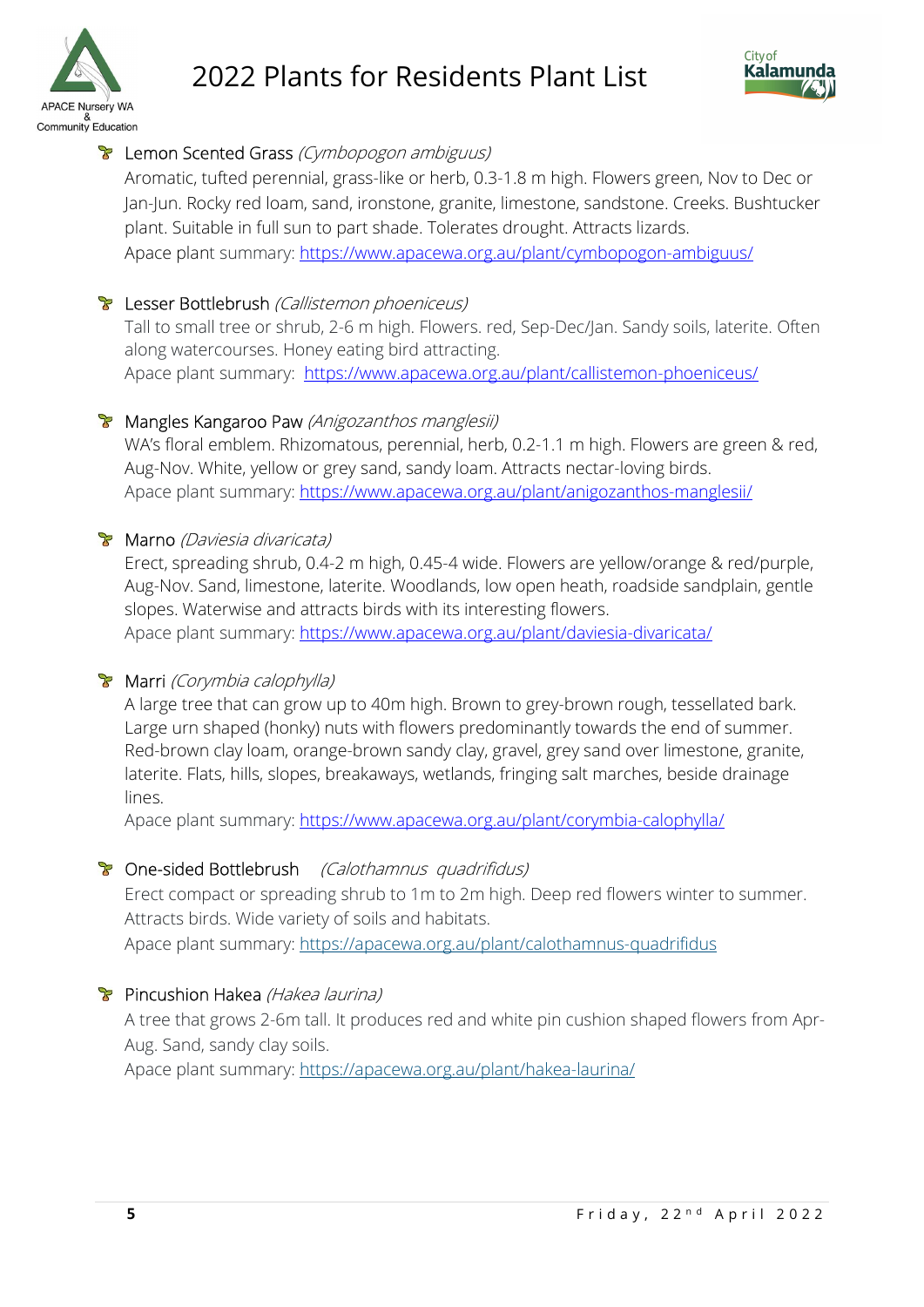



# **Pointed Leaved Acacia** (Acacia urophylla)

Erect, slender, open shrub, (0.6-)1-3(-5) m high. Flowers yellow/cream-white, May-Oct. Often in lateritic soils. Drought and frost tolerant, but grows best in moist soil. Apace plant summary: https://www.apacewa.org.au/plant/acacia-urophylla/

# **Prickly Conostylis** (Conostylis aculeata)

Rhizomatous perennial grass-like herb. Tufted relative of Kangaroo Paws. Grows up to 0.5m tall. Occurs in dry and wetland soils. Yellow globular flowers in spring. Shade tolerant. Apace plant summary: https://apacewa.org.au/plant/conostylis-aculeata

# **Prickly Moses** (Acacia pulchella)

A shrub to 1.5 m tall, branching freely; branchlets spine tipped, slightly flexuose, pale green, glabrous or with sparse, to 3 mm long, erect hairs. Apace plant summary: https://apacewa.org.au/plant/acacia-pulchella/

## **Prickly Poison** (Gastrolobium spinosum)

tLow and bushy to erect and open, prickly shrub, to 3.5 m high. Flowers yellow/orange/red, May/Aug-Dec/Jan. Sandy and clayey soils, gravel, laterite, granite. Stony slopes, outcrops, breakaways.

Apace plant summary: https://www.apacewa.org.au/plant/gastrolobium-spinosum/

## **R** Roadside Tea Tree (Leptospermum erubescens)

A small, slender shrub, (0.3-)1-3 m high. Flowers white-pink, Jul-Nov. Sandy soils, often with gravel. Full sun, shade tolerant.

Apace plant summary: https://www.apacewa.org.au/plant/leptospermum-erubescens/

## **Scarlet Honeymyrtle** (Melaleuca fulgens)

Shrub, 0.4-3 m high. Flowers red-pink/white, Jul to Dec. Sandy or skeletal soils, loam or gravel, granite, sandstone. Granite outcrops, sandplains, along watercourses. Apace plant summary: https://apacewa.org.au/plant/melaleuca-fulgens

## **Sea Urchin Hakea** (Hakea petiolaris)

Erect shrub or tree, to 9 m high. Flowers pink & cream, Mar-Jul. Loam, granite outcrops. Shade tolerant and attracts birds and bees. Apace plant summary: https://apacewa.org.au/plant/hakea-petiolaris/

## **T** Silky Leaved Blood Flower (Calothamnus sanguineus)

Erect to open spreading shrub, 0.2-2 m high. Flowers red, Mar-Nov. Sandy or lateritic soils. Sandplains, limestone ridges, rocky outcrops Apace plant summary: https://apacewa.org.au/plant/calothamnus-sanguineus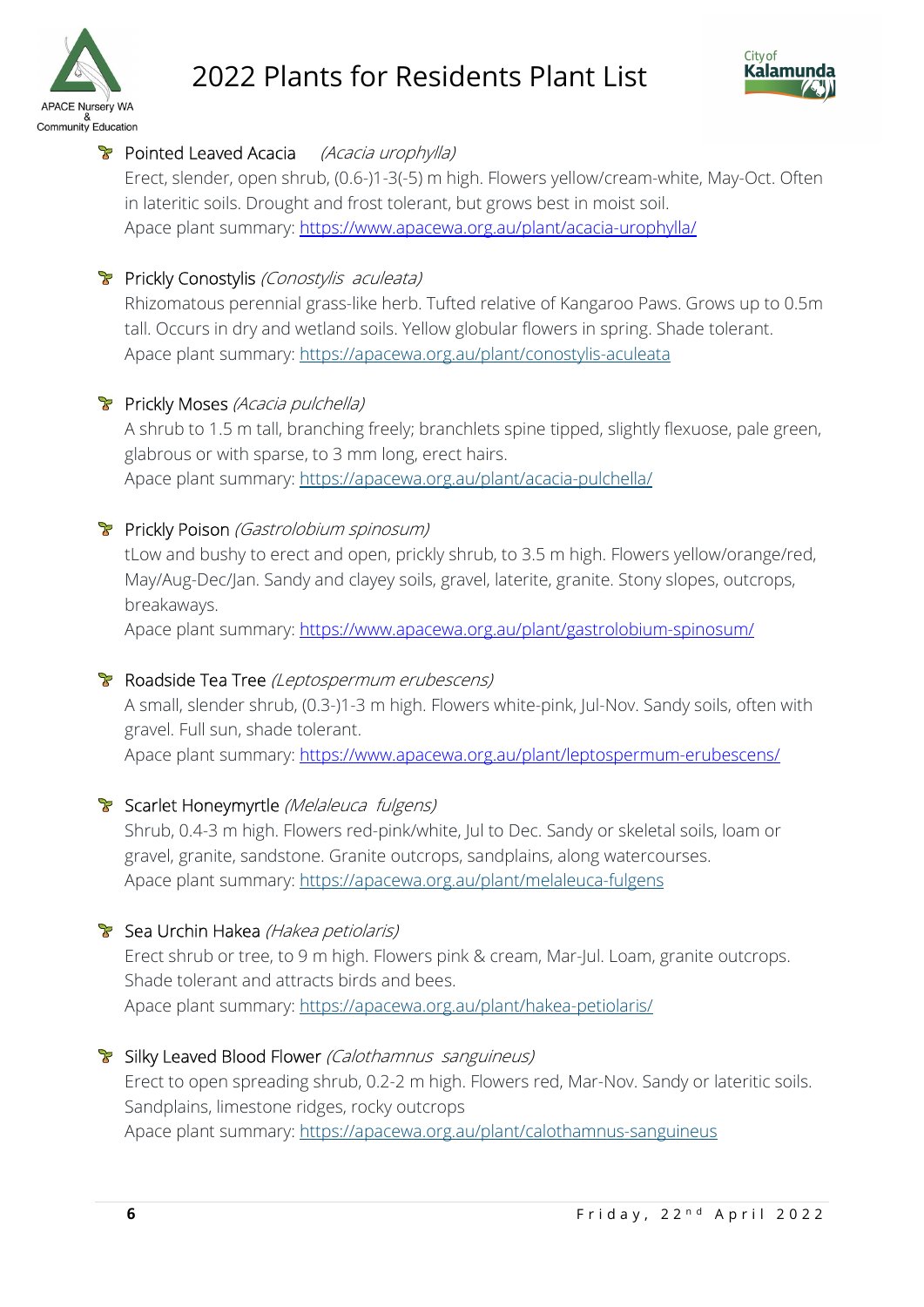



# **T** Snake Bush (Hemiandra pungens)

Small shrub up to 1m tall. Has Mauve or white flowers through spring and summer. Shade tolerant, may attract butterflies. Dieback resistant and can resprout after fire. Apace plant summary: https://www.apacewa.org.au/plant/Hemiandra-pungens/

# **T** Swamp Tea Tree (Pericalymma ellipticum)

A small, erect shrub up to 3m high. Produces white/pink wax flowers with a pink/red centre from spring to summer. Shade tolerant and typically grows on seasonally damp soils. Apace plant summary: https://apacewa.org.au/plant/pericalymma-ellipticum

# **B** Swan River Myrtle (Hypocalymma robustum)

Erect shrub, 0.4-1(-1.5) m high. Flowers pink/pink-red, Jun-Nov. Gravelly lateritic soils, sandy soils. Undulating terrain, ridges. Full to partial sun. Annual pruning encouraged. Apace plant summary: https://www.apacewa.org.au/plant/hypocalymma-robustum/

# $\triangleright$  Tar bush *(Eremophila glabra)*

Shrub, 0.1-3 m high. Fl. green-yellow-orange-red-brown, Mar to Dec. Sand to clay soils, sometimes saline, stony loam, limestone. Winter-wet depressions, sandplains & dunes. Apace plant summary: https://apacewa.org.au/plant/eremophila-glabra

# **Thick Edged Wedge Pea** (Gompholobium marginatum)

Prostrate or low spreading shrub, 0.05-0.4 m high. Flowers yellow, Aug-Nov. Lateritic gravelly soils, granitic soils. Bee attracting and shade tolerant. Apace plant summary: https://www.apacewa.org.au/plant/gompholobium-marginatum/

# **T** Tooth-bearing Acacia (Acacia dentifera)

Erect, loose shrub, 0.6-3 m high. Fl. yellow, Aug to Nov. Often in lateritic or granitic gravelly soils. Full sun and light shade. Apace plant summary: https://apacewa.org.au/plant/acacia-dentifera/

## **Two-leaf Hakea** (Hakea trifurcata)

Rounded or open, non-lignotuberous shrub, 1.5-3 m high, to 3.5 m wide. Flowers. white/cream-pink, Apr-Oct. White, grey/brown sand over limestone or laterite, loam, gravel. Good habitat for wildlife. Well-drained soil.

Apace plant summary: https://www.apacewa.org.au/plant/hakea-trifurcata/

## **Wandoo** (Eucalyptus wandoo)

Tree, 3-25 m high, bark smooth, powdery or non-powdery. Flowers white-cream, Dec/Jan-May. Sandy loam, clay loam, gravel, laterite, granite. Stony rises, undulating terrain. Apace plant summary: https://apacewa.org.au/plant/eucalyptus-wandoo/.